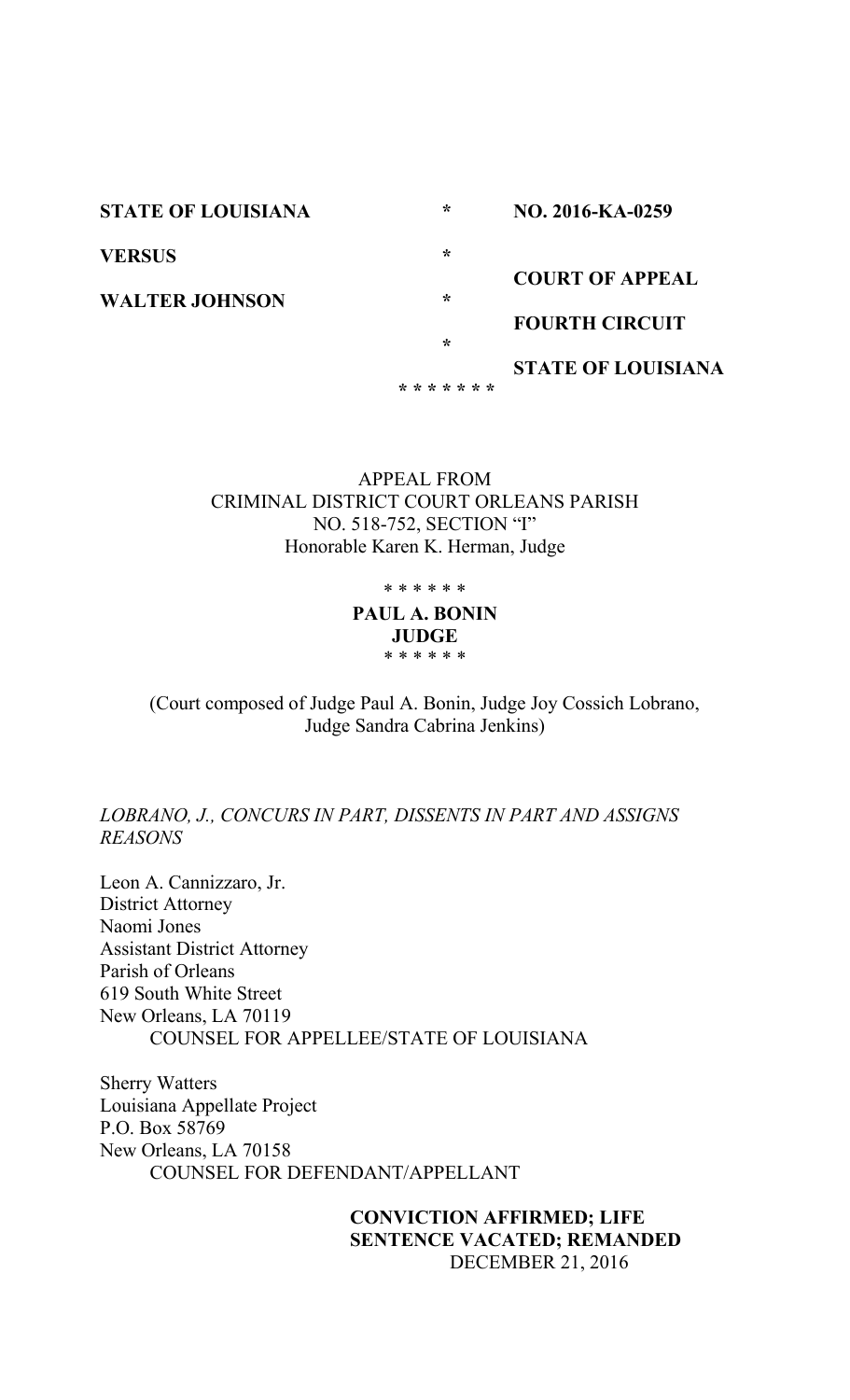Walter Johnson reached into a "bait-vehicle" and stole \$15. The jury convicted him of simple burglary of a vehicle, a violation of La. R.S. 14:62. In due course, following Mr. Johnson"s adjudication as a fourth felony offender under the provisions of La. R.S. 15:529.1 A(3)(b), the district judge sentenced him to imprisonment for the remainder of his natural life, which is the statutorily mandated minimum sentence. His life sentence, as imposed, was without the benefit of parole, probation or suspension of sentence.

Mr. Johnson appeals his conviction on the sole ground that the trial judge refused to instruct the jury on the law of entrapment. Because there is nothing in the record, including the trial transcript, by which we can ascertain the content of any proposed special jury instruction or any deleted general instruction on "entrapment," we cannot properly review the claim on appeal. And, because we have identified no errors patent under La. C.Cr.P. art. 920(2) which would require reversal of his conviction, we affirm his conviction of simple burglary of a vehicle.

1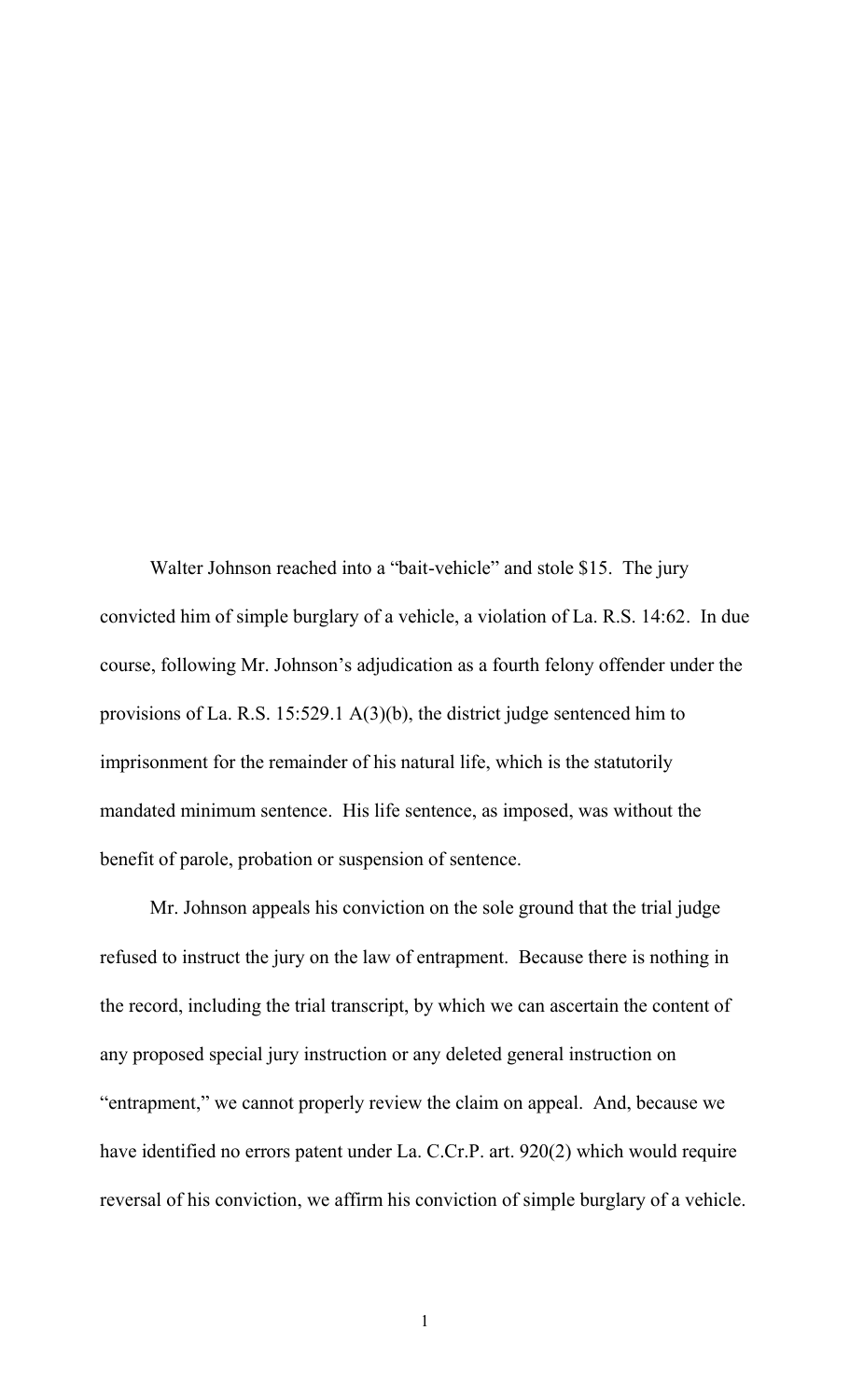Mr. Johnson appeals his life sentence without benefit of parole, probation or suspension of sentence as excessive, violating our state"s constitutional protection against such sentences under La. Const. art. 1, § 20. The sentencing judge found that none of Mr. Johnson"s four felony convictions involved any violence. Because we find that the "hidden death penalty" $\frac{1}{1}$  imposed in this case is unconscionable and shocks our sense of justice, and is thus excessive, we vacate the sentence as imposed. We remand this matter with instructions to the district judge to conduct an evidentiary hearing on Mr. Johnson"s motion for downward departure from the statutory minimum sentence and to impose a sentence which is not, in the constitutional sense, excessive.

We turn now to explain our decision in considerably more detail.

**I**

In this Part we describe the events which underlie Mr. Johnson"s conviction for simple burglary of a vehicle.

According to police witnesses at the trial, one proactive police technique is the use of a "bait-vehicle" in high crime areas to capture vehicle burglars. Vehicle burglaries, according to Trooper Gustave Bethea of the Louisiana State Police, account for the proliferation of stolen guns on the street, the theft of prescription medications, and the enabling of identity theft from documents containing personal information.

 1 *See, e.g., State v. Jenkins*, 14-1148, p. 4, n. 2 (La. App. 4 Cir. 5/6/15), 172 So. 3d 27, 32; *State v. Jones*, 14-1118, p. 16 (La. App. 4 Cir. 4/1/15), 165 So. 3d 217, 227.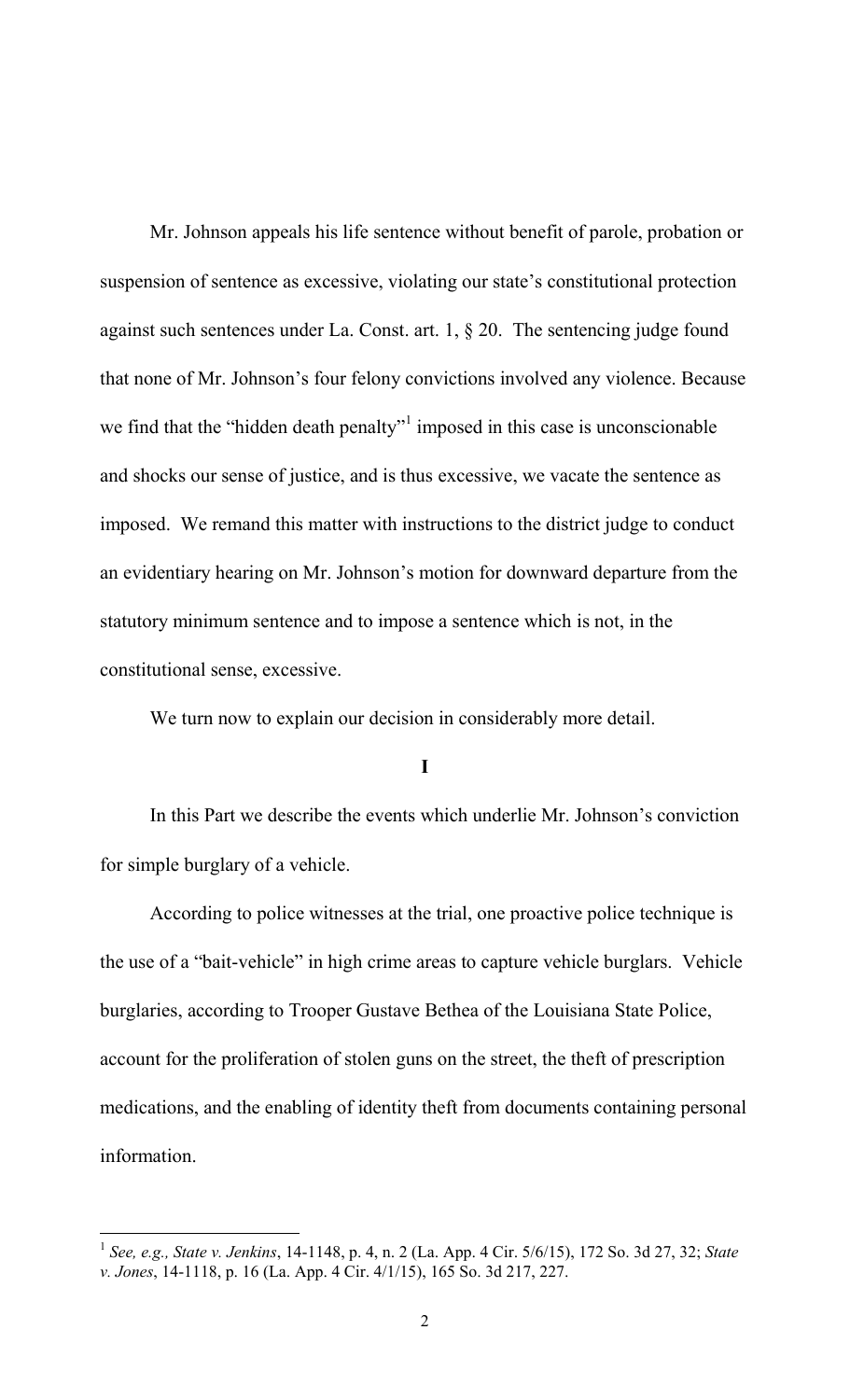A police task force situated a Jeep Cherokee vehicle on a street in Uptown New Orleans. The Jeep was outfitted with interior and exterior surveillance equipment. The Jeep's driver side window was left down and its doors unlocked. A \$10 bill and a \$5 bill, the serial numbers of which were recorded by police, as well as a laptop computer were situated in the vehicle such that any passer-by could easily observe the money and the device.

On the video surveillance tape, Walter Johnson is seen to be walking past the bait-vehicle and glances into it. He immediately reappears in the videotape and is seen snatching something from inside the Jeep. He then moves out of camera range.

Shortly thereafter, the police officers confronted him and located the same two bills on his person. The laptop was undisturbed in the vehicle.

### **II**

We first turn to Mr. Johnson's claim that the trial judge erroneously refused to read a proposed jury instruction on the law of entrapment.

For our purposes, "[s]imple burglary is the unauthorized entering of any … vehicle … with the intent to commit … any theft therein…." La. R.S. 14:62 A. A "theft" is defined as "the misappropriation or taking of anything of value which belongs to another…without consent of the other…." La. R.S. 14:67.

Entrapment is a common-law created affirmative defense, and is generally comprised of two related elements: government inducement of the crime, and a

3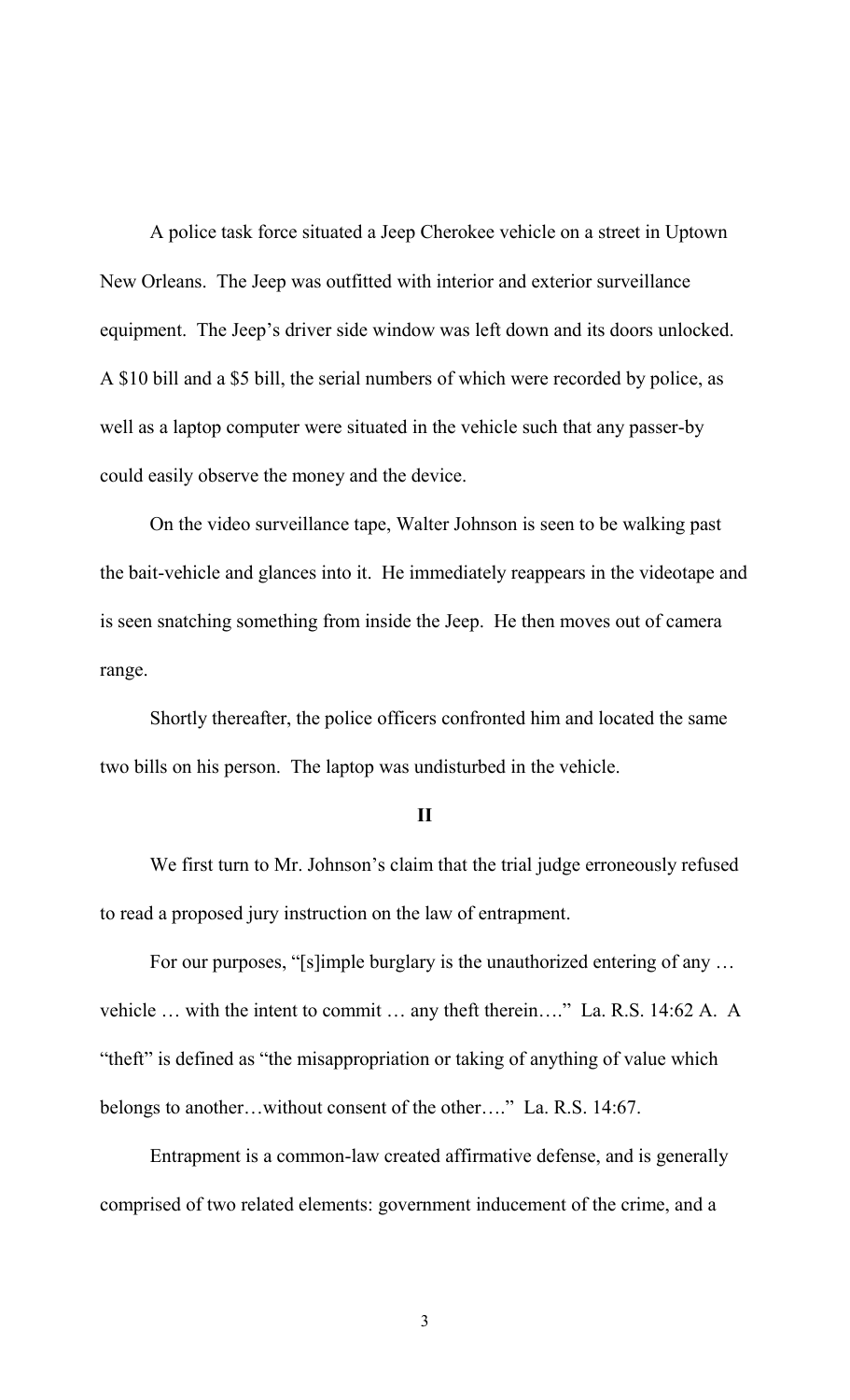lack of predisposition on the part of the defendant to engage in the criminal conduct. *See Mathews v. U.S.*, 485 U.S. 58, 62-63 (1988).

Mr. Johnson requested that an entrapment instruction be read to the jury. And, according to the record before us, a written instruction was in the trial judge's possession before she decided to exclude it. The proposed instruction, however, is not included in the appellate record. Moreover, the instruction may be one of several variants of the entrapment defense applicable depending on the case; we do not know the specifics of the excluded instruction. *See*, *e.g.*, La. R.S. 14:20 A (setting forth the various situations in which a homicide may be justifiable). Thus, notwithstanding the merits of Mr. Johnson"s argument, we cannot review a claim that is not substantiated in the appellate record. *See generally* La. C.Cr.P. art. 920; *In re Helm*, 11-0500, pp. 5-6 (La. App. 4 Cir. 11/2/11), 84 So. 3d 601, 605 ("Appellate courts are courts of record and may not review evidence that is not in the appellate record, or receive new evidence.") (internal quotation marks and citation omitted). Accordingly, we do not reach the merits of Mr. Johnson"s claim of an erroneously-excluded entrapment instruction.

#### **III**

In this Part, we address the constitutionality of the life term imposed on Mr. Johnson without benefit of parole, probation, or suspension of sentence.

#### **A**

Our state constitution prohibits any law that subjects an individual to "cruel, excessive, or unusual punishment." La. Const. art. 1, § 20. The Louisiana

4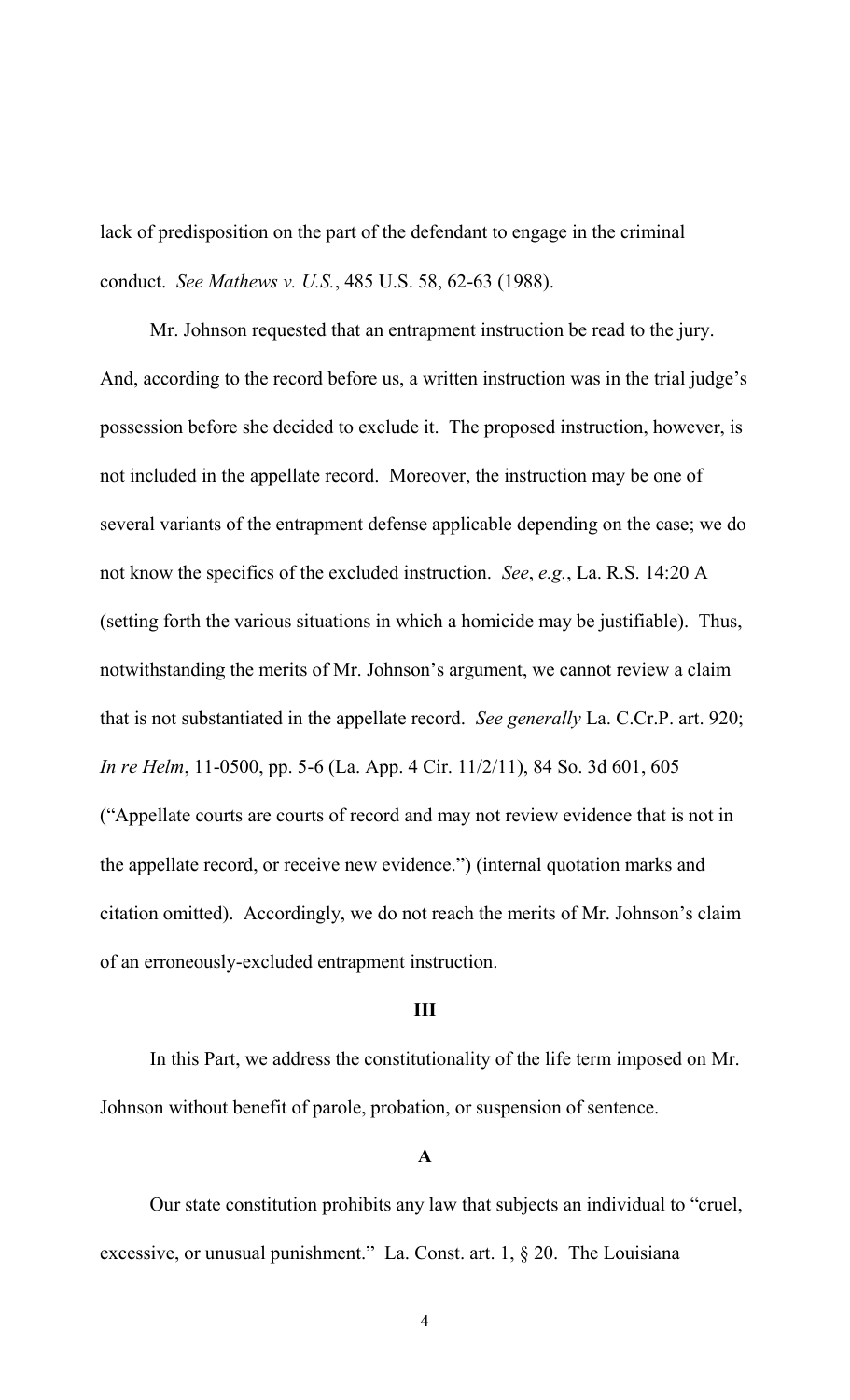Constitution differs from the Eighth Amendment to the U.S. Constitution in its explicit prohibition of excessive sentences. *Cf*. U.S. Const. Amend VIII ("Excessive bail shall not be required, nor excessive fines imposed, nor cruel and unusual punishments inflicted."). This "deliberate inclusion by the redactors of the Constitution of a prohibition against "excessive" as well as cruel and unusual punishment broadened the duty of this court to review the sentencing aspects of criminal statutes." *State v. Baxley*, 94-2982, p. 4 (La. 5/22/95), 656 So. 2d 973, 977 (citing *State v. Goode*, 380 So. 2d 1361, 1363 (La. 1980)).

A sentence is excessive and therefore unconstitutional if "it makes no measurable contribution to acceptable goals of punishment and is nothing more than the purposeless imposition of pain and suffering and is grossly out of proportion to the severity of the crime." *See State v. Dorthey*, 623 So. 2d 1276, 1280 (La. 1993) (internal citation omitted). Thus, even though an imposed sentence may be within the statutory sentencing range, and therefore "legal," it may still violate a defendant's constitutional right against excessive punishment. *See id*., at 1280; *State v. Sepulvado*, 367 So. 2d 762, 767 (La. 1979). And, although we give great deference to the legislature"s authority to determine the appropriate punishment for a crime, we emphasize that "no penalty is *per se* constitutional." *Solem v. Helm*, 463 U.S. 277, 290 (1983); *see also State v. Pernell*, 14-0678, p. 4 (La. App. 4 Cir. 10/15/14), 151 So. 3d 940, 944.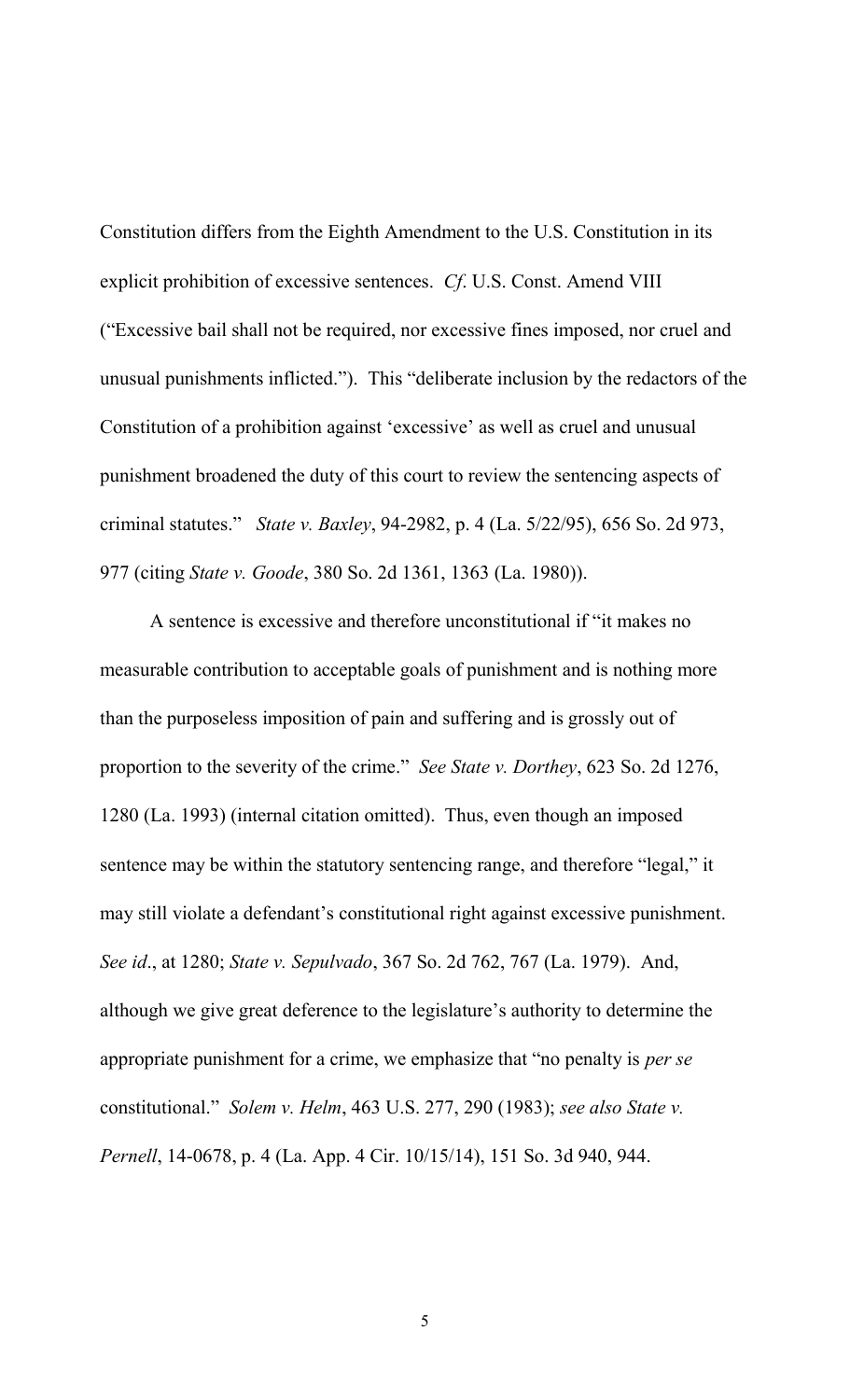At the outset, we note that Mr. Johnson was sentenced under a provision of the Habitual Offender Statute that mandates a sentence of life imprisonment without benefit of parole, probation, or suspension of sentence as a fourth felony offender. *See* La. R.S. 15:529.1 A(4)(b). Thus, the sentence imposed on Mr. Johnson is "legal" in the sense that it falls within the statutory range. *See State v. Gibson*, 16-0132, pp. 8-9 (La. App. 4 Cir. 3/16/16), 192 So. 3d 132, 137-38.

Despite its legality, however, we find the life-without-parole sentence imposed upon Mr. Johnson unconstitutionally excessive.<sup>2</sup> Mr. Johnson reached into the open window of a bait-vehicle and took fifteen dollars. He is now condemned to die in prison for that crime.

We acknowledge that Mr. Johnson's life sentence, under the habitual offender law, is intended as punishment not only the current conviction, but all prior convictions as well. *See State v. Johnson*, 97-1906, p. 7 (La. 3/4/98), 709 So. 2d 672, 677. Legitimate sentencing goals notwithstanding, Mr. Johnson"s status as a fourth felony offender "cannot be considered in the abstract." *Solem*, 463 U.S. at 296. As previously noted, the trial judge found that all his prior felonies were for nonviolent crimes. *See id*., at 297; *see also Johnson*, 709 So. 2d at 676. And the instant offense, the one which set in motion the habitual offender proceedings, is shockingly minor in nature. No person was harmed, nor any property damaged.

l

**B**

 $2^2$  Notably, the United States Supreme Court has stated that an unconstitutional sentence "is not just erroneous but contrary to law and, as a result void." *Montgomery v. Louisiana*, 577 U.S. ---, ---, 136 S.Ct. 718, 731 (2016). Thus, a sentence which is unconstitutionally excessive is also illegal.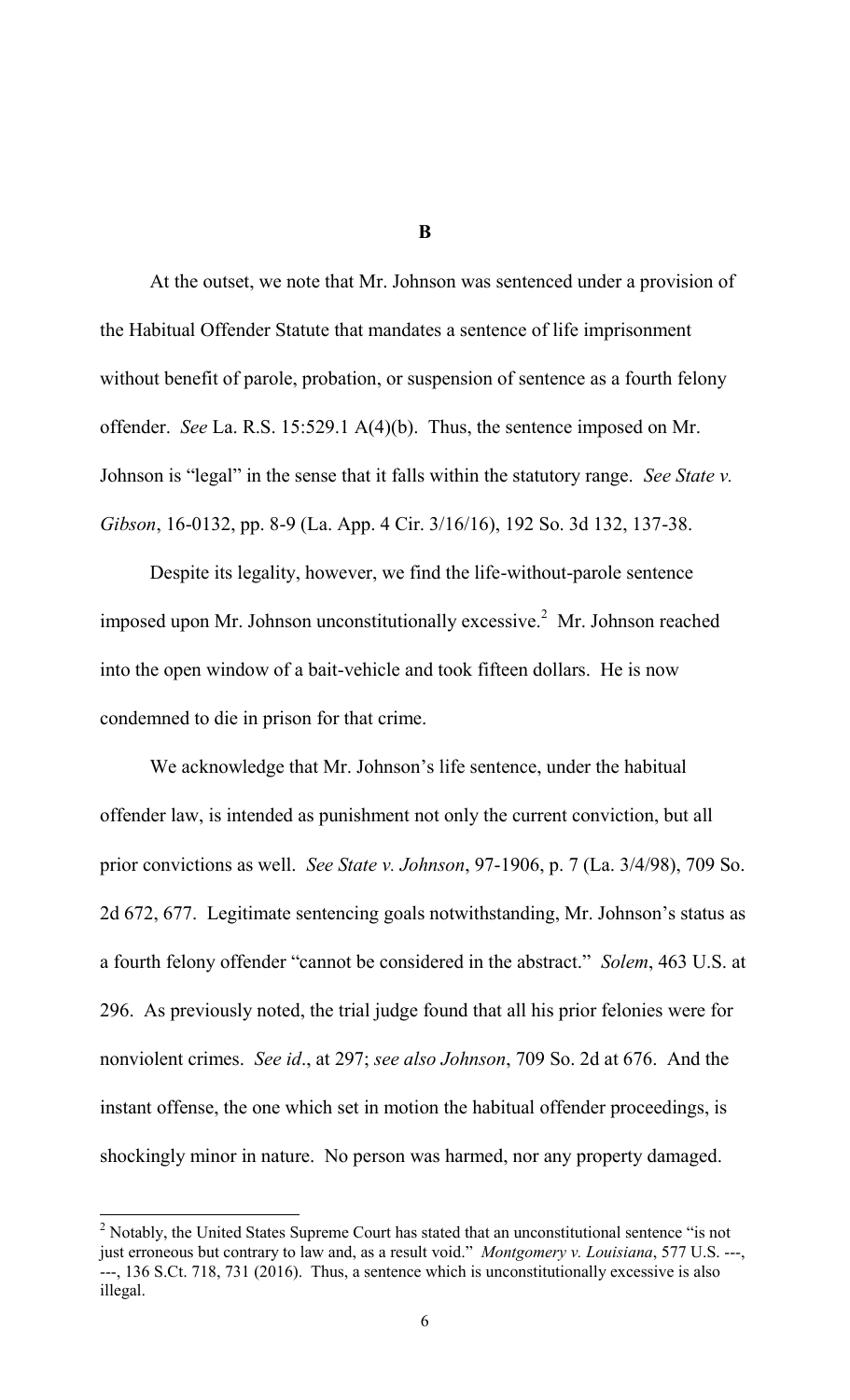Had Mr. Johnson taken the fifteen dollars but not by entry into a vehicle or other structure listed in the simple burglary statute, he would have been convicted of misdemeanor theft. *See* La. R.S. 14:67 B(4). Notably, the grades of theft are divided based on the amount misappropriated—the legislature set the *maximum* amount for misdemeanor theft at \$750. The amount in this case is relevant fifteen dollars is extraordinary in its triviality.

We do not deny that, as a recidivist, Mr. Johnson should face some form of punishment. The inquiry of whether a sentence is grossly disproportionate, however, focuses on whether "a person *deserves* such punishment, not simply on whether punishment would serve a utilitarian goal." *Rummel v. Estelle*, 445 U.S. 263, 288 (1980) (emphasis added) (POWELL, J., dissenting). Although a lifewithout-parole sentence may well serve to deter recidivism, the immense severity of the punishment does not fit the crime(s) in this case.

 "[L]ife without parole is the second most severe penalty permitted by law." *Graham v. Florida*, 560 U.S. 48, 69 (2010) (internal quotation marks omitted) (quoting *Harmelin v. Michigan*, 501 U.S. 957, 1001 (1991)). Only a sentence of death, which is not authorized in this case, exceeds it. *Cf.* La. R.S. 14:30 C (providing for capital punishment in first degree murder convictions).<sup>3</sup> Thus, Mr. Johnson has received the harshest punishment possible for his crimes. And, even though he is not subject to capital punishment, his sentence is comparable in that it

l

<sup>&</sup>lt;sup>3</sup> The United States Supreme Court has recognized that "defendants who do not kill, intend to kill, or foresee that life will be taken are categorically less deserving of the most serious forms of punishment than are murderers." *Graham v. Florida*, 560 U.S. 48, 69 (2010)(citations omitted).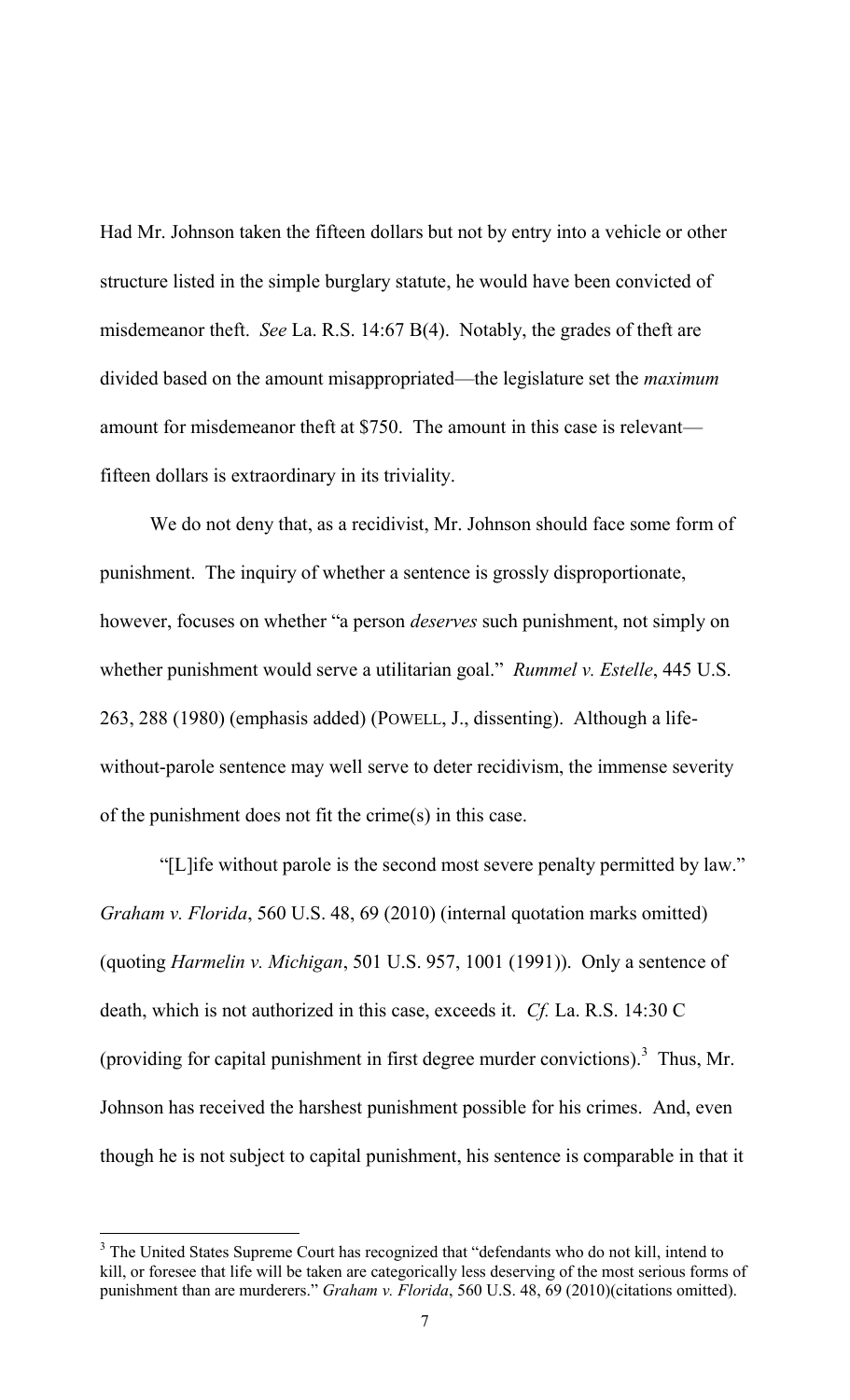irrevocably forfeits his life, freedom, and any aspirations he had for the future. Indeed, "[l]ife in prison without the possibility of parole gives no chance for fulfillment outside prison walls, no chance for reconciliation with society, no hope." *Graham*, 560 U.S. at 79.

Mr. Johnson is thirty-eight years old. He has three prior felonies: simple burglary in 1996, possession of heroin in 2001, and distribution of cocaine in 2008. Notably, the provision under which Mr. Johnson was sentenced subjected him to the same sentence as repeat violent offenders and sexual predators, despite his history of non-violence. The life-without-parole sentence imposed on him forgoes any possibility for redemption, and means that any character improvement or good behavior on his part is immaterial; he has been determined to be irredeemably and irreparably corrupt. And, barring the remote possibility of executive clemency, Mr. Johnson will spend the rest of his days in prison. *See Solem*, 463 U.S. at 303 ("Recognition of [the] bare possibility of commutation would make judicial review under the Eighth Amendment meaningless.").

We cannot condone a sentence which condemns Mr. Johnson to a life—and inevitable death—within prison walls, in light of his non-violent criminal history and the extraordinarily minor crime in this case.<sup>4</sup> We thus vacate the life-withoutparole sentence imposed on this defendant and remand for resentencing.

l

<sup>&</sup>lt;sup>4</sup> Indeed, Louisiana courts have recognized that some sentences imposed legally under the state's Habitual Offender Statute are nevertheless unconstitutional. *See, e.g.*, *State v. Mosby*, 14-2704, p. 1 (La. 11/20/15), 180 So. 3d 1274, 1274 (thirty-year sentence for seventy-two-year old nonviolent offender is "unconscionable."); *State v. Dorthey*, 623 So. 2d 1276, 1280 (La. 1993) (twenty years for non-violent habitual offender may be excessive); *State v. Ladd*, 15-0772, p. 16 (La. App. 4 Cir. 4/13/16), 192 So. 3d 235 192, 244 (seventeen-year sentence excessive for defendant with history of drug possession convictions); *State v. Combs*, 02-1920, p. 6 (La. App. 4 Cir. 5/21/03), 848 So. 2d 672, 675 (life sentence excessive for defendant with history of non-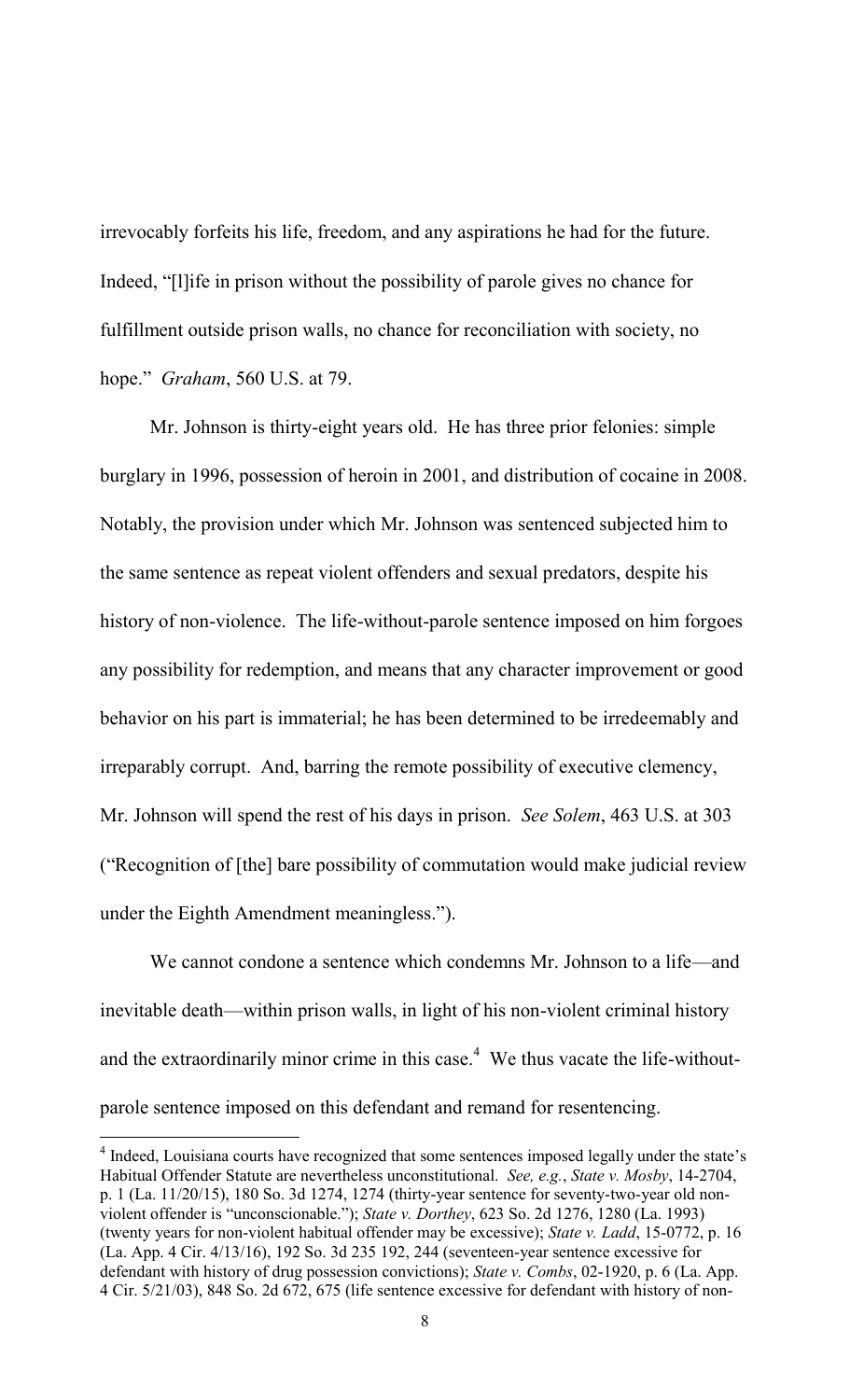## **REMAND INSTRUCTIONS**

When confronted with a sentence, such as this one, that violates the constitution, the trial judge has not only the option, but the *duty* to reduce the sentence to one which would not be unconstitutionally excessive. *See Dorthey*, 623 So. 2d at 1280-81.

Before resentencing Mr. Johnson, the trial judge is to order a pre-sentence investigation and thereafter conduct a thorough evidentiary hearing, neither of which were done in this case. *See Pernell*, at p. 5, 151 So. 3d at 945 ("The importance of a *full* evidentiary hearing in the district court on a claim of excessiveness can hardly be overstated.") (emphasis added); *see also* La. C.Cr.P. art. 875; *Ladd*, 15-0772, p. 8, 192 So. 3d at 244 ("Without a PSI, the defendant"s mitigating circumstances will never be known."); *State v. Ellis*, 14-1170, p. 30 (La. App. 4 Cir. 3/2/16), 190 So. 3d 354, 373 (A PSI report "can be critical to the defendant and to the very integrity of the judicial system.") (quoting *State v. Lockwood*, 439 So. 2d 394, 397 (La. 1983)).

Thereafter, the trial judge is ordered to resentence Mr. Johnson to a term that is not unconstitutionally excessive. The sentence must be meaningfully tailored to Mr. Johnson"s culpability, the gravity of the instant and prior offenses, and the circumstances of the case. *See State v. Young*, 94-1636, pp. 5-6 (La. App. 4 Cir. 10/26/95), 663 So. 2d 525, 529. When imposing the sentence, the trial judge is to

l

violent offenses); *State v. Burns*, 97-1553 (La. App. 4 Cir. 11/10/98), 723 So. 2d 1013, 1019 (twenty-five-year old defendant sentenced to life as fourth felony offender is "young enough to overcome his addiction" and has "the possibility of a productive future.").